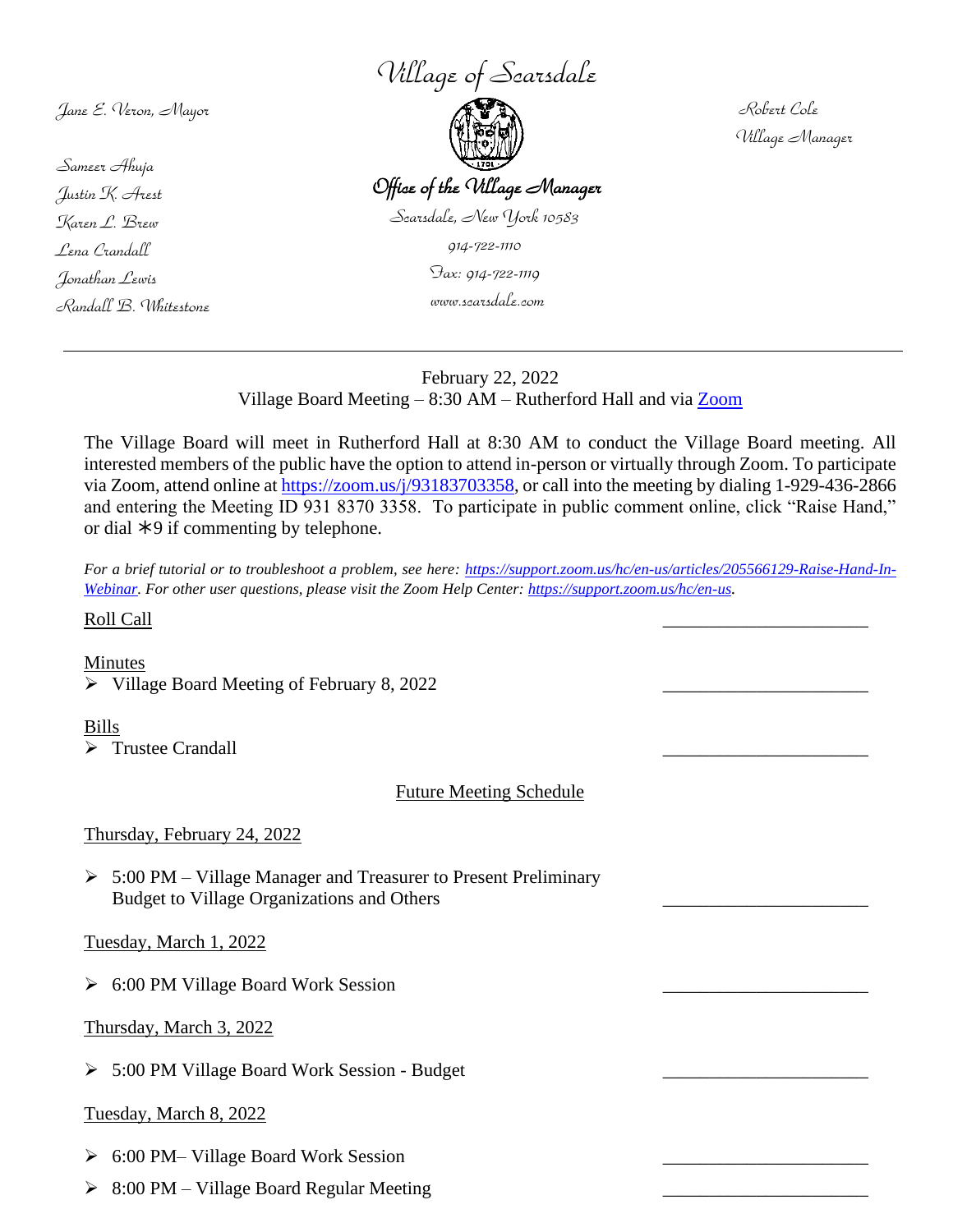## **THREE THOUSAND THREE HUNDRED NINETY-SECOND**

## **REGULAR MEETING**

Video Conference Via Zoom February 8, 2022

A Regular Meeting of the Board of Trustees of the Village of Scarsdale was held on Tuesday, February 8, 2022, via video conference (Zoom) at 8:07 p.m.

Present were Mayor Veron, Deputy Mayor Arest and Trustees Ahuja, Brew, Crandall, Lewis, and Whitestone. Also present were Village Manager Cole, Deputy Village Manager Marshall, Assistant Village Manager Richards, Village Attorney Pozin, Village Treasurer Scaglione, and Assistant to the Village Manager Katzin.

\* \* \* \* \* \* \* \*

A motion was entered by Trustee Crandall and seconded by Trustee Whitestone to amend the agenda this evening to add the appointment of a new Fire chief. The vote was carried unanimously.

\* \* \* \* \* \* \* \*

#### Minutes

The minutes of the Board of Trustees Regular Meeting of Tuesday, January 25, 2022, were approved on a motion entered by Trustee Crandall, seconded by Trustee Brew, and carried unanimously.

\* \* \* \* \* \* \* \*

#### Bills & Payroll

Trustee Brew reported that she had examined the payment of bills made in advance of a Board of Trustees audit totaling \$2,102,442.37 which were found to be in order, and she moved that such payments be ratified.

Upon motion duly made by Trustee Brew and seconded by Trustee Crandall, the following resolution was adopted unanimously:

**RESOLVED**, that payment of claims made in advance of a Board of Trustees audit totaling \$2,102,442.37 is hereby ratified.

\* \* \* \* \* \* \* \*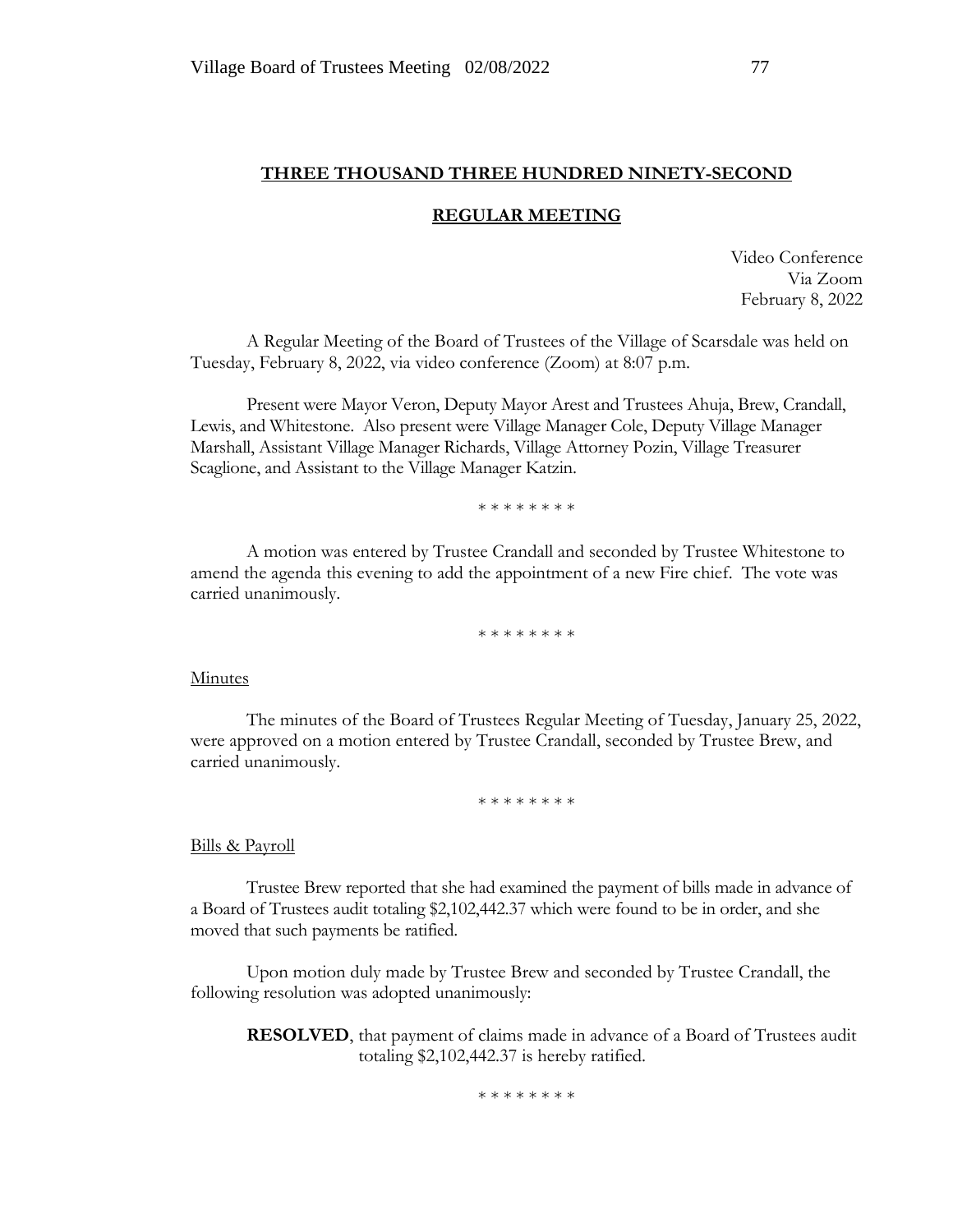#### Mayor's Comments

Mayor Veron stated, "Hello Scarsdale. Before I get started on Village updates, on behalf of the Board I want to extend a very Happy Lunar New Year to our Chinese community. It is the Year of the Tiger, and we wish you luck, love and health.

We are deeply engrossed in the budget process and thank you for your interest and engagement. Our goal is to afford a more comprehensive, transparent and forward-looking process, and we hope that you have appreciated the changes we are making. As I have mentioned before, we view this year as a bridge from past practices to new processes. It takes time to transition, and I appreciate the community's willingness to iterate with us as we head toward a best-in-class approach.

Thank you also to Department Heads for taking this leap with us. We challenged you to propose budgets in line with the goals and objectives of your departments and the community at large. Our strategic and financial planning framework calls for hyper focus on the four pillars of government: Quality of Life, Infrastructure, Municipal Services and Sustainability, Public Safety and Land Use and Economic Development. We are also taking great care in our role as fiscal stewards, understanding the community's desire for prudence and care. Although we have asked staff to draft what we call an Aspirational Budget, the Village Board recognizes that there is a limit to how much change can be absorbed in any given year. We have a duty to our taxpayers to exercise sound fiscal judgement.

Earlier this evening, we continued the department head presentations. To increase transparency, we conducted the department head presentations over the course of several days toward the end of the workday and recorded the meetings so that the public could more easily participate. Now that we've had full presentations, we will invite back subsets where we need more information and conversation. On February 16 we expect to continue the water rates discussion with Woodard & Curran, will review the leaf vacuuming program analysis, and will reengage on the fund balance policy discussion. We also anticipate a deeper dive into funding recommendations for both capex and operating. The expectation is to also present the second pass budget review.

Tonight, we also continued essential policy discussions that will inform how the Board makes budget decisions. Our ever-responsive Village Treasurer provided data to advance our conversations on fund balance. She also delivered fully loaded personnel costs so that all of us can understand the true costs.

Despite the intense budget work, we continue to press forward with Village priorities. As you know, this Board kicked off the Village Center Mobility and Placemaking Study with Complete Streets, and we are entertaining the resolution to hire the firm who emerged as the clear leader in advancing this work. We have a strong desire to rethink how we convene in public space and peacefully coexist with motorists, bicyclists and pedestrians. We will also advance a Quality-of-Life initiative to prohibit roosters and peafowl. In a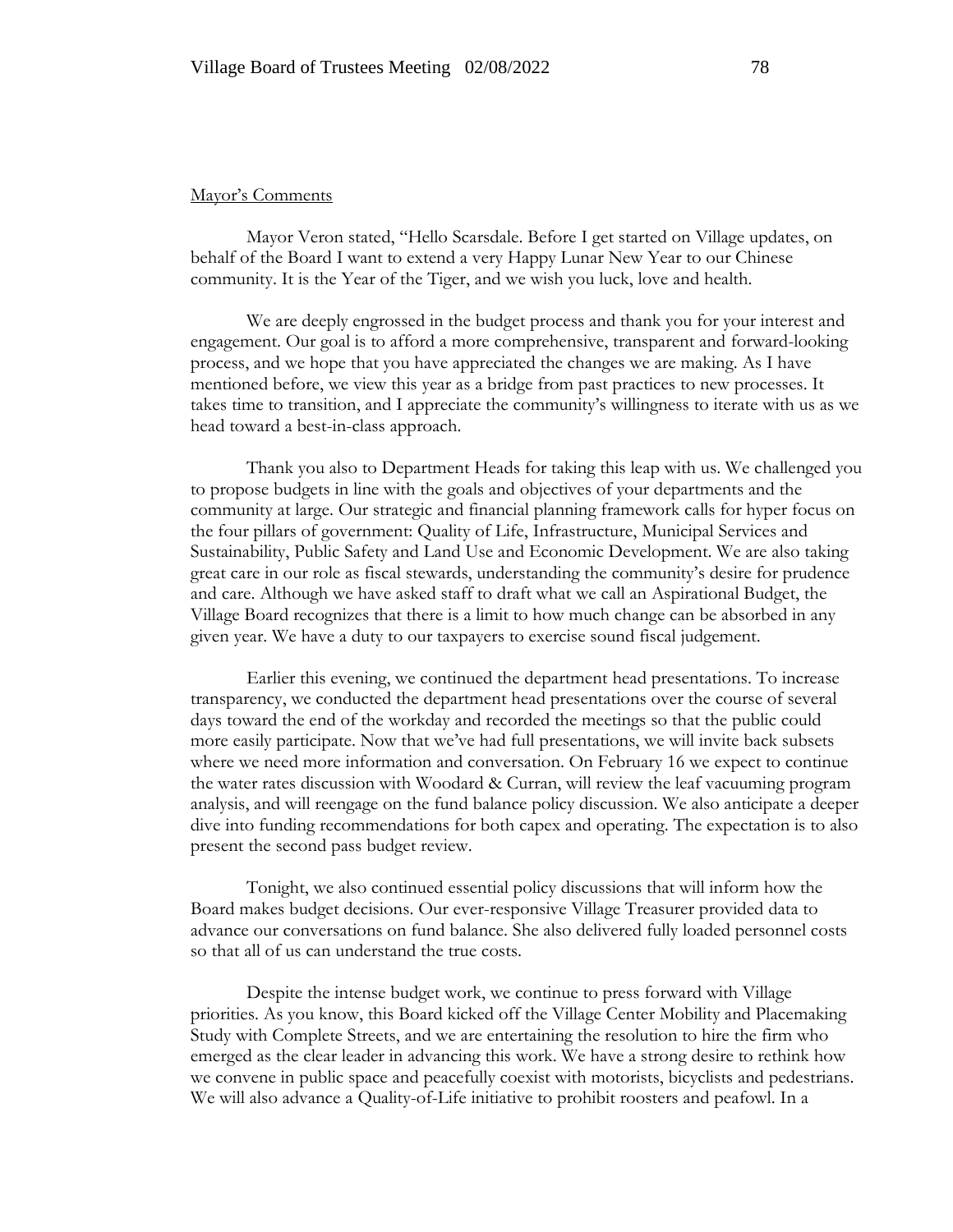densely populated Village like ours, we need to be respectful of noise concerns as we live in such close proximity.

As your representatives, the Village Board deliberates policy to make Scarsdale the best place to live. But it is really the Village staff who delivers on that promise. I had the pleasure of spending a bit of lunch at the Central Garage and got to thank our staff for putting themselves out there to make sure our Village runs smoothly, even when Mother Nature wreaks havoc. They are the ones who worked through the night to plow and deice our roads. They, along with our extraordinary police, fire and ambulance corps, deserve our appreciation, keeping us safe and sound."

\* \* \* \* \* \* \* \*

#### Village Manager's Comments

Village Manager Cole stated that he didn't have anything to add this evening in terms of Manager's comments, as the Mayor's comments covered everything that he was contemplating, including acknowledging the work of the Village's Department of Public Works for their response to the recent ice and snow events. He stated that they did a wonderful job. He noted that they enjoyed some donuts that someone was kind enough to bring on her visit to DPW and expressed his thanks.

Mayor Veron thanked Village Manager for his leadership, noting that it is a very exciting moment for the Board, and they really enjoy having these kinds of visionary conversations.

\* \* \* \* \* \* \* \*

#### Public Comment

Mayor Veron opened the public comment portion of the meeting at this time.

**Robert Harrison**, 65 Fox Meadow Road, stated that he has strong opinions on budgeting and tax rates and the use of fund balance he apologized for being a little heated in the earlier meeting. He thanked the Board for allowing him to express his feelings.

Mr. Harrison thanked Trustee Lewis for his presentation in the earlier meeting. He stated that Jonathan is a professional and has worked on Wall Street and understands the bond market and interest rates. He stated that he felt Trustee Lewis did an excellent job of explaining to the rest of the Board that they shouldn't make a major move with fund balance.

Mr. Harrison stated that he would like to meet with Village Treasurer Scaglione, stating that he had met with the previous Village Treasurer and went through all the auditors' reports over the last 10 to 20 years. He said that he wanted to take a look at these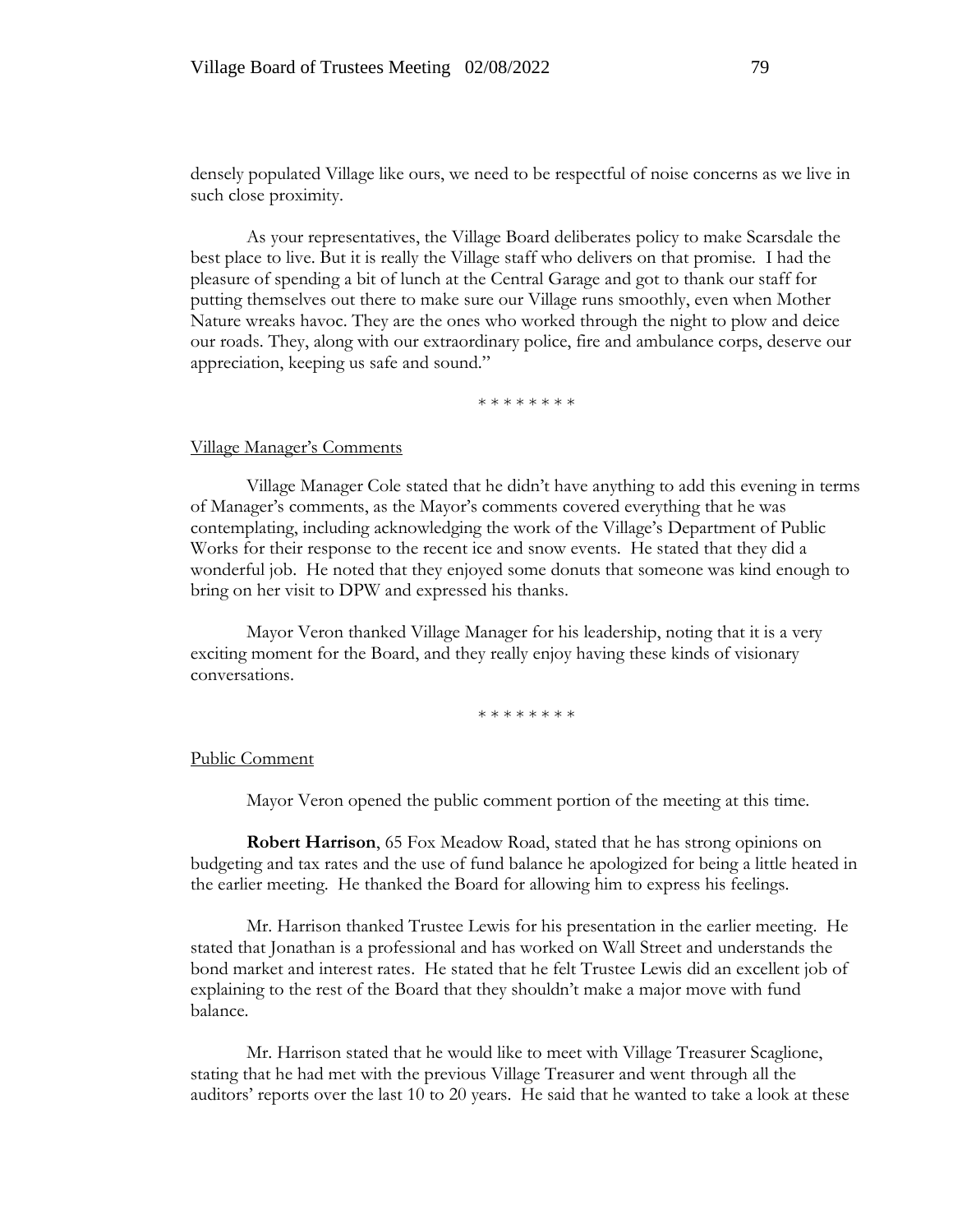again and wants to look at the fund balance over those years. Any tax rate increase should be as low as possible; due to the pandemic, many people have lost their jobs or have different jobs and are earning less. Some have sadly, contracted COVID and it has been devastating for many families.

Mr. Harrison noted that he looked forward to hearing what Deputy Mayor Arest's thoughts are on the budget.

Mr. Harrison asked Village Manager Cole about the consultant's report regarding the Pool Complex. He stated that he has asked for this several times and he hasn't seen it. As Chair of the Scarsdale Taxpayer Alert, he wants to do everything he can to see that the residents get good value for their tax dollars, and he looks forward to further discussions.

Mayor Veron thanked Mr. Harrison for his comments and stated that the Village Manager has been very forthcoming in wanting to share the information regarding the Pool Complex. The Board will be studying this report alongside the community. The Board's goal is to be as transparent as possible, so when they are talking about fund balance, they are really talking about what is going to be categorized as unassigned fund balance and what that level should be. Historically, there have been dollars sitting in lines that have been assigned, but have effectively acted as fund balance for them, so they really just want the number that they have as their target to reflect what is available to serve as a cushion. If Mr. Harrison would like, the Board can go into a lot more detail if he chooses to join them at their next meeting.

Deputy Mayor Arest added that there was another comment regarding the American Rescue Plan monies and where it is being allocated. He stated that all of the Board's meetings are recorded and available on the Village's website, and he encouraged those interested to view these meetings. He further noted that staff has made recommendations for every dollar, and the Board is looking at that now. This can be reevaluated and be discussed further.

**John Schwarz**, 2 Norma Place, stated that in the earlier meeting, Trustee Whitestone had commented that in order to make a proper decision on the fund balance, you really need to see what the assigned numbers in order to make sure you know what the full picture is. It is a very important element, before any decision is made, to get the numbers in front of you, and then you'll make the right decision. He also stated that there was a lot of discussion about the triple A rating, and we've had it for forever, and that's a very good thing. However, he stated that he can recall that during his own work experience, where he spoke with a corporate treasurer who had just been downgraded by the rating agencies, the treasurer said that this was a good thing because now he could go out and borrow more money. He stated that it might behoove the Village Treasurer to take a look. He stressed that he is not advocating that the Village tries to get downgraded, but if they were to get downgraded, what is the incremental cost of borrowing in today's interest rate environment, and if you need to lower the fund balance to a point where the rating agencies criticize you. He stated that he thought this is something the Board should keep in mind.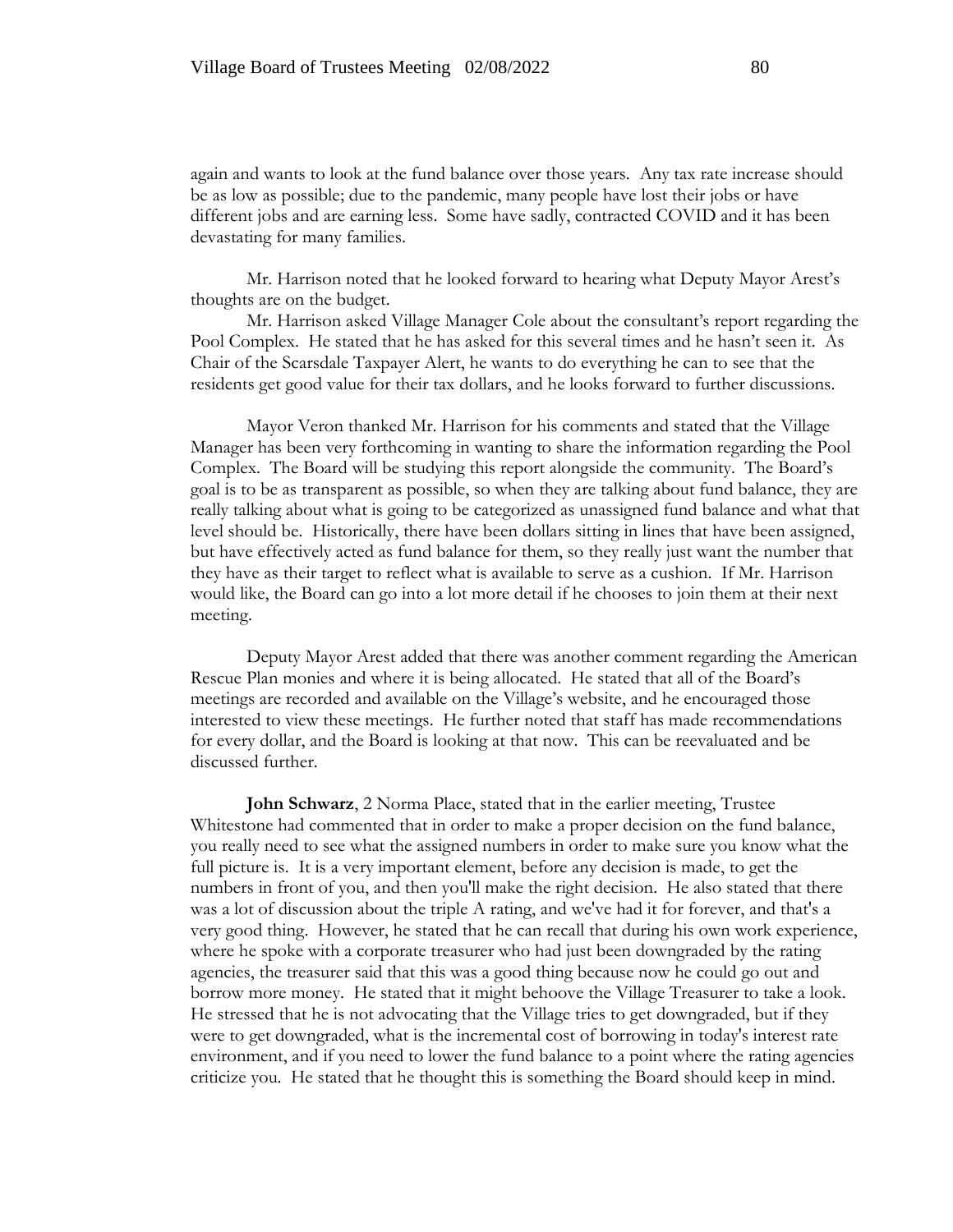Mr. Schwarz continued, stating that he has been acting in trying to work on flooding situations, noting that his son lives in Pelham, and they've had some terrible times with this. They are trying to do something about it in terms of fixing up streets that become inundated after just moderate rainstorms. He stated that money is available from Washington and through New York State if Scarsdale is so inclined to move ahead with any projects designed to ameliorate some of the flooding issues. Now might be a really good time to try to move ahead. He stated that he has spoken to a representative of Senator Schumer's office, and they informed him how they can get the Army Corps of Engineers in to evaluate any issues, which then leads to a funding opportunity. Typically, these situations are 65% funded by the Federal Government and 35% by the State, County, or the municipality.

Mayor Veron thanked Mr Schwartz for sharing his important points with the Board. She stated that she anticipates that they will be looking at the assigned fund balance lines at their February 16<sup>th</sup> meeting. She encouraged him to join them at this meeting to discuss this further. She thanked him for the information on grant opportunities because they will pursue everything. She also stated that in terms of the triple A rating, this is something that the Board has discussed as well and thanked him for his suggestions.

**Ken Mazer**, 47 Church Lane, stated that when he was listening about the discussion at the Board's earlier meeting regarding the unassigned fund balance and where it should go, and the range went from 12% to 21%, he asked if the Board could talk about percentages and converting that into dollars. What was the low range to the high range in terms of dollars?

Mayor Veron asked the Village Treasurer to address this question; Village Treasurer Scaglione stated that she could prepare this information with the dollar amounts for the next meeting.

Deputy Mayor Arest stated that the Village's budget is roughly \$60 million, so if you want to use today's dollars and just apply those percentages, that might be helpful. They have tried not to grow the budget by more than 3-5% per year, so it is most likely a safe bet to go back to \$50 million towards the beginning of that range.

**Jordan Copeland**, 45 Woods Lane, invited the Board and the community to visit the Scarsdale Library for view an exhibit on Black history. The exhibit just opened today and there is a lot of interesting information on slavery in the black settlement on Saxon Woods Road and the underground railroad, as well as Martin Luther King's visits to Scarsdale.

Mr. Copeland stated that the has been immersed in this topic for a few years now and he stated that he is having a hard time with something in that it's becoming increasingly difficult for him to reconcile the generous good-hearted people that make up Scarsdale with the fact that black people still comprise only about 1% of our population and that's in a County that's 14% black. Scarsdale is very close to the bottom, and the black representation tempers his pride in Scarsdale. He stated that with a few exceptions, black people have been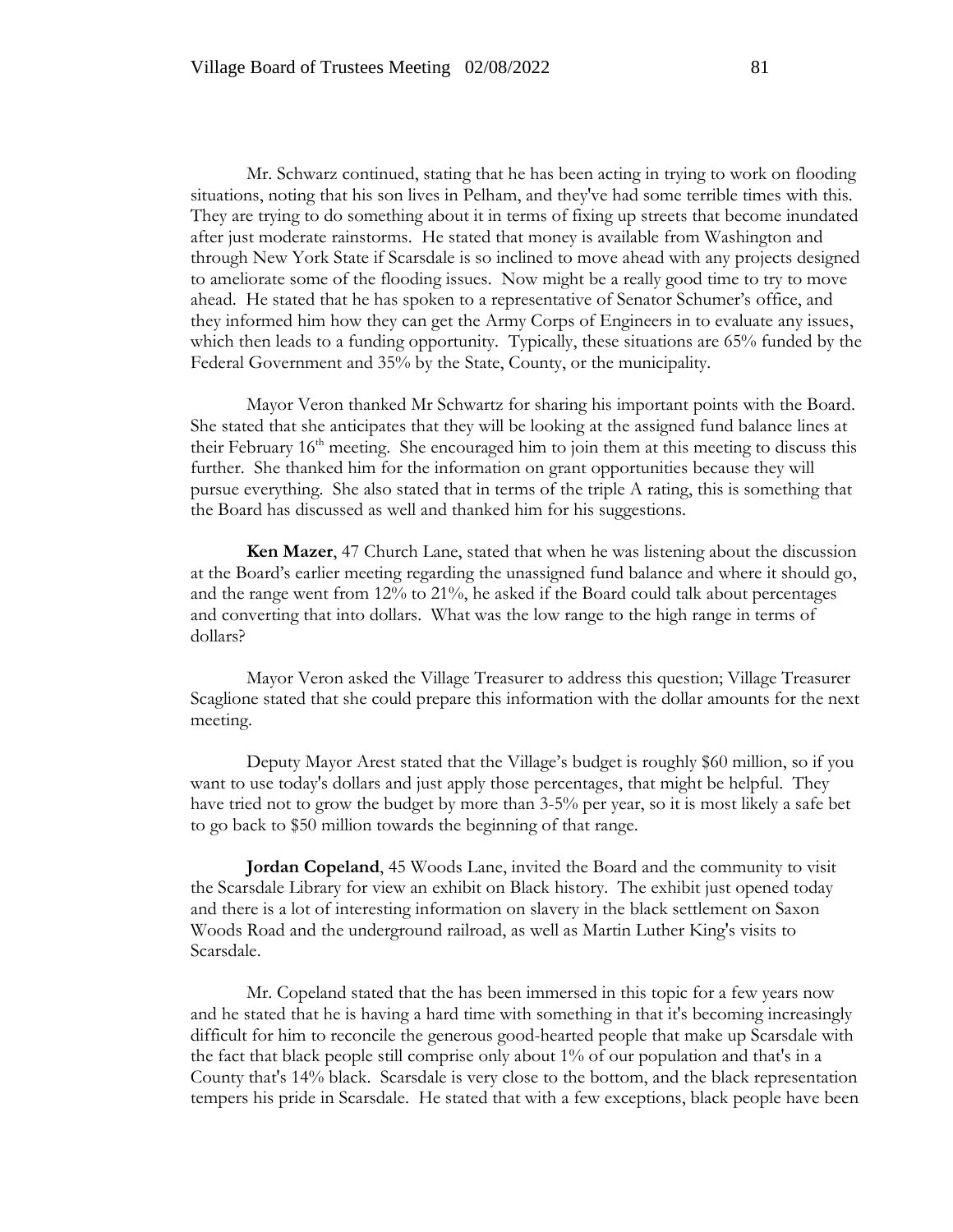mostly excluded from benefiting from this wonderful village and he is speaking this evening in the hopes of just keeping this on the front burner. For the past hundred years, Scarsdale has been an overwhelming success story in all aspects of quality of life, particularly in facilitating a high level of student achievement.

Mr. Copeland continued, stating that originally, the benefits of living in Scarsdale largely went to white Protestants, then later, Catholics and particularly Jews, who found a haven in Scarsdale and so much success. More recently Scarsdale has become a home for people of Asian descent and now make up 15% of our population. Black people, however, have largely been excluded from this success story. During our early years as a suburb, they were legally excluded from buying homes, and while there were efforts in later years to entice black people to come to Scarsdale, he stated that he would describe this as more of a laissez faire approach - if you can afford to, and you want to, sure you can live here. He stated that many can't afford to live here, but there are things that we can do. As a start, he suggested that racial justice with respect to black people be included in the top tier of policy considerations when it comes up, and how can we make our community more attractive to those who are presently so underrepresented here.

Mr. Copeland stated that secondly, at some point, they will have to recognize that Scarsdale has some strict land use restrictions, and the lack of affordable housing has a disproportionate impact on black people because of where they sit in our economy. It's going to become more and more imperative to start strategizing about how we can share the benefits of living in Scarsdale with a greater variety of people without changing the Village's essential character.

Mayor Veron thanked Mr. Copeland for his comments and noted that he does a tremendous service to the community. She stated that they want to be a community that welcomes all people, and they value diversity. You have to be very focused in outreach and making it a welcoming place for all and, specifically, of course, the systemic racism that has prevented black people from generational transfer generational wealth and being able to participate economically has been something that has hindered people's ability to move into places which are quite expensive. She stated that Mr. Copeland makes important points. This Board is very interested in diversity of thought and people and values.

There being no further public comments offered, Mayor Veron closed the public comment portion of the meeting at this time.

\* \* \* \* \* \* \* \*

#### Liaison Reports

Trustee Crandall stated that for those who are looking for something to do on Valentine's Day, there is going to be a vital aging series presentation via zoom by Michelle Sterling and Ron Schulhof on zero waste tips. This will be held on Monday, February 14, 2022, from 11:00 a.m. to 12 Noon. They will offer simple, easy tips to achieve better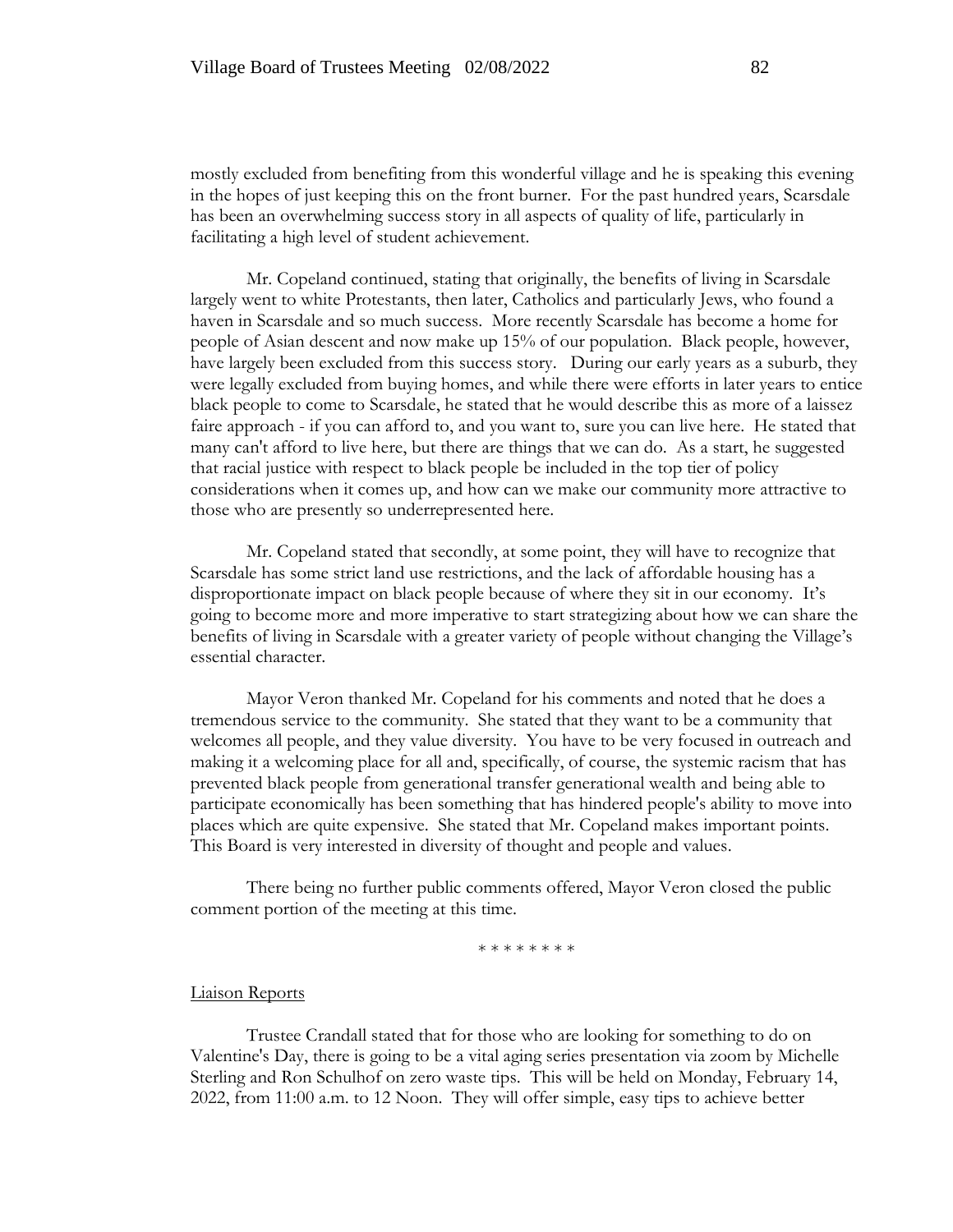sustainability and declutter with zero waste. Advanced registration is required by contacting the Scarsdale Library reference desk at 914-722-1300, or you may sign up on the library's website. Once registered, a zoom link will be sent to you an hour before the event. This is free of charge, and once again it's thanks to the hard work of the Aging in Place Coordinator Mary Ellen Sanger. Mary Ellen can be reached at 914-723-3281.

Trustee Crandall thanked Michelle Sterling and Ron Schulhof for once again helping us to reduce our waste.

\* \* \* \* \* \* \* \*

Trustee Crandall

Upon motion entered by Trustee Crandall, and seconded by Trustee Arest, the following resolution regarding the Appointment of the Fire Chief was approved by the vote indicated below:

- **WHEREAS,** Chief James Seymour stepped down from the Scarsdale Fire Department on December 31, 2021, after nearly seventeen years of service, including five years as Fire Chief; and
- **WHEREAS,** to assist in the selection of Chief Seymour's successor, a panel consisting of Village Board members, senior Village staff, and emergency services professionals was assembled to interview and evaluate qualified candidates, one of whom was Scarsdale Fire Captain Christopher Mytych; and
- **WHEREAS,** Captain Mytych has over thirteen years of distinguished service to the Scarsdale community as a member of the Scarsdale Fire Department, four of which he has been Captain, fulfilling roles as both the Training Officer and Relief Officer; and
- **WHEREAS,** Captain Mytych's experience as an emergency communications operator, fire safety director, and volunteer firefighter, have demonstrated his commitment to public service while at the same time contributing to uncommon richness in the depth and breadth of his professional experience;
- **WHEREAS,** in recognition of Captain Mytych's commitment to excellence in public service and his dedication to the Scarsdale community, his courteous and professional demeanor, robust firematics knowledge, analytical capacity, and demonstrated leadership ability, the Interview Panel recommends appointment of Captain Christopher Mytych to the position of Fire Chief; now, therefore, be it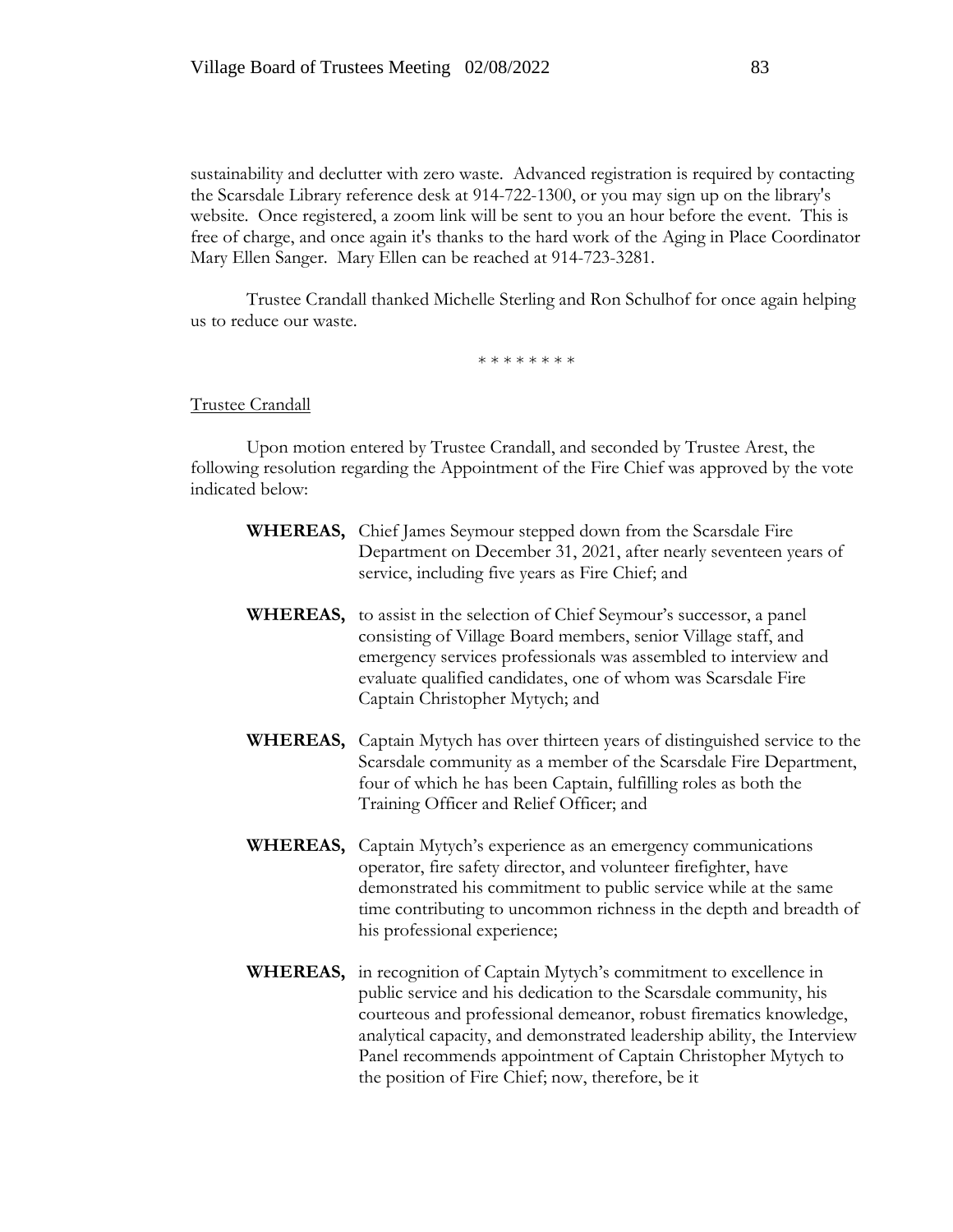**RESOLVED,** that pursuant to  $\frac{4-400(1)}{c}$  of the New York State Village Law and §A318-4(A) of the Scarsdale Village Code, Captain Christopher Mytych is hereby appointed to the position of Fire Chief for the Village of Scarsdale commencing on February 8, 2022, with compensation and benefits to be provided in accordance with the attached probationary appointment letter.

> AYES NAYS ABSENT Trustee Ahuja None None Deputy Mayor Arest Trustee Brew Trustee Crandall Trustee Lewis Trustee Whitestone Mayor Veron

> > \* \* \* \* \* \* \* \*

Before voting, Trustee Brew stated that through the interview process that she took part in, and anyone who was in the budget meeting earlier today would have noted, she was incredibly impressed with Captain Mytych. He is very thoughtful, deliberate, analytical, and wants to really push things and look at things to do what is already done well, even better, and she thinks that he is absolutely the right person to lead us into the future. She is very pleased with his appointment.

Trustee Whitestone echoed Trustee Brew's comments about Captain Mytych. He stated that he was impressed with his vision for the department and his analytical approach to building the department for the future. We have discussed ways we can improve the department, and ways we can have it managed, in line with our future facing approach to Scarsdale Village government. He stated that all residents in the community who haven't met him will enjoy meeting him and spending time with him. He will be a great ambassador, not just for the Fire Department, but for the community. He wholeheartedly supports this appointment.

Trustee Lewis stated that a Fire Chief needs to be brave, a leader, an executive and hopefully, also a visionary, and it's quite hard to get all four. However, he has been impressed with the new chief. He has the ability to lead through the fine example that he sets and to take us into the future, as we think how we redefine what public safety means in the 21st century. As he has said in many meetings, he truly believes their most sacred duty is the sanctity of public life, preserving it and ensuring that everyone in this community, whether they live here at work here or visit, are safe and the Fire Chief has a critical role in helping us reconstruct and re-engineer what that means in 2022.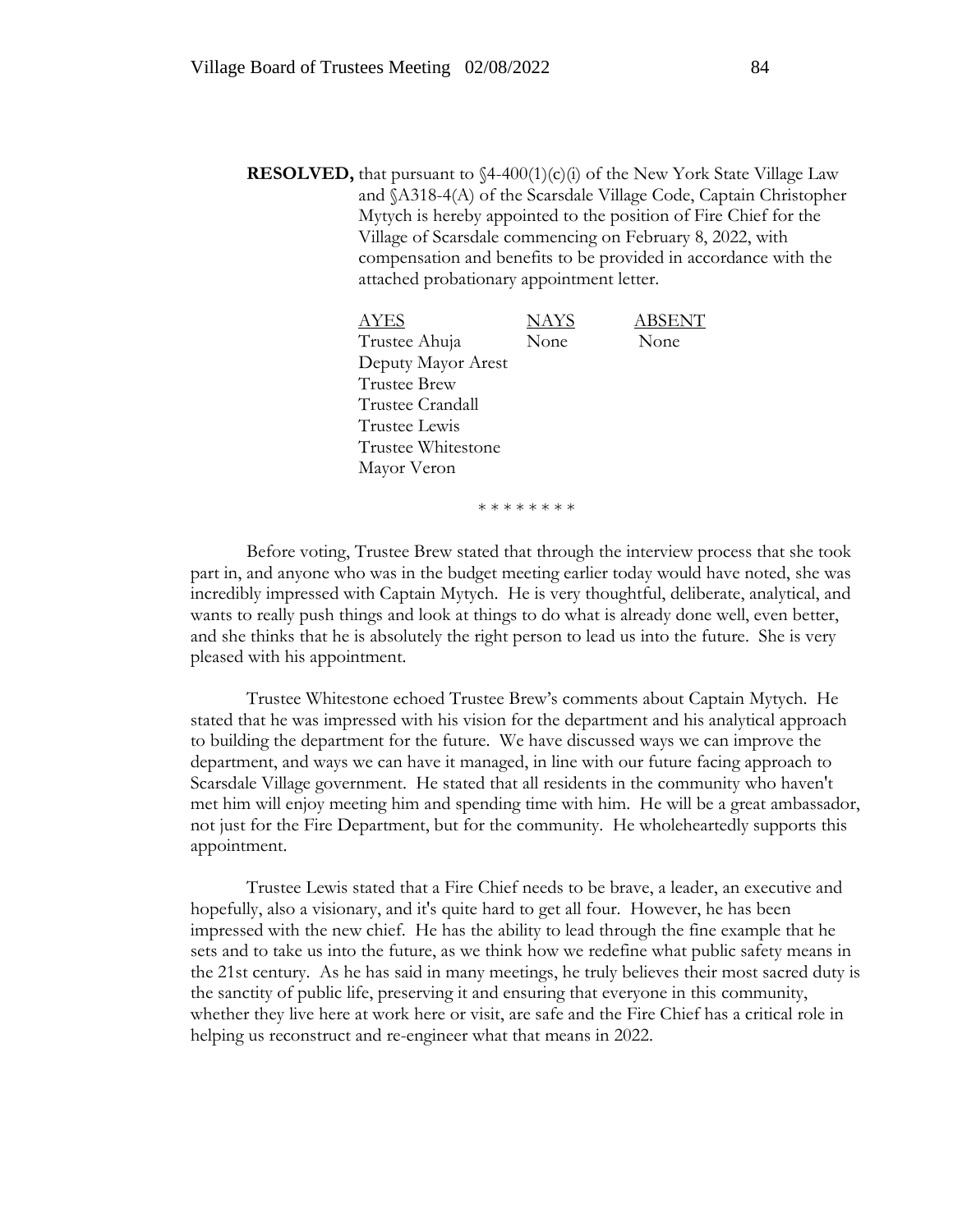Deputy Mayor Arest: Thank you mayor, I just think this is a theme that we have been discussing and working on which is finding leaders who can help take our Village government forward, and he stated that they have been working on this for quite some time. The many faces on the screen, are examples of that. He stated that he thinks the captain is exactly in that mold, exactly what we need for right now, and he thinks they can all be optimistic that the Department will be in very good hands and all our safety will as well. He thanked the new Chief for his service going forward.

Trustee Crandall agreed with her fellow Trustees and believed that the soon to be Chief Mytych will do a great job for Scarsdale. He is planning to have more outreach into the community, so she believes that many residents will have the opportunity to meet him.

Trustee Ahuja also echoed his fellow Trustees' comments. He stated that he didn't know him well but have enjoyed the conversations. He stated that he believed that to be a great leader, you must have kindness and the captain seems like a very kind person. It's amazing how far that will take you. He stated that he is excited to see all the amazing things that the new Fire Chief is going to do.

Mayor Veron stated that she wished they could be there in person to have the new Fire Chief stand up in front of everybody so everybody can see him and really show their hearty congratulations to him, but they will be doing this now virtually by screen. She stated that they look forward to seeing him in person, when they are all in Village Hall.

Mayor Veron stated that it has been a delight to get to know him; she stated that he presents with such analytical rigor and yet with such heart and humility and she feels honored that they get to play a part in having him advance to take the helm. She stated that she thinks Scarsdale's Fire Department will be in good hands; he is a true team player and collaborator. She stated that she is very optimistic for Scarsdale's future for Public Safety. She wished him a hearty congratulations.

Fire Chief Mytych thanked the Mayor and Trustees, stating that he really does appreciate their comments. He thanked them and the Village Manager, as well as the members of the Selection Committee for interviewing him for the role of Fire Chief. He stated that this is a tremendous responsibility, and one that he hasn't felt since the birth of his first daughter and that's because he is charged with being responsible for the safety of his members, and certainly the safety of the residents. He stated that he will do his best to ensure optimal service delivery, while exercising fiscal stewardship, and he looks forward to learning what the Board's expectations are and certainly that of the residents with increased engagement. He stated that this is an honor and a privilege and thanked the Mayor and Trustees once again.

Mayor Veron thanked Chief Mytych for his comments, stating that they appreciate his service, and asked that he please extend that to the entirety of the Fire Department.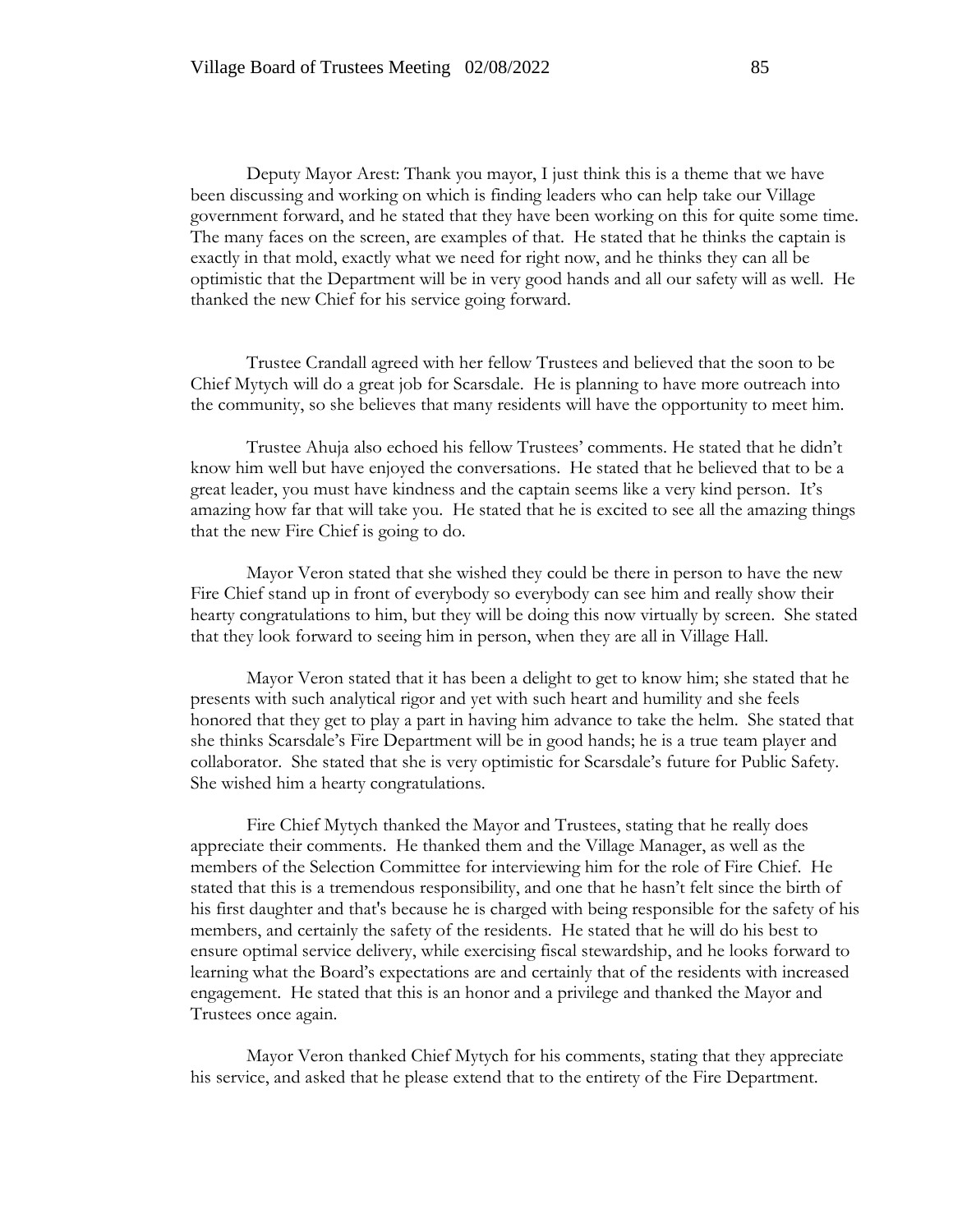\* \* \* \* \* \* \* \*

### Deputy Mayor Arest

Deputy Mayor Arest stated that he would like to compliment Superintendent of Parks and Recreation Brian Gray and his Assistant Superintendent, as well as the whole team. Assistant to the Village Manager Katzin also had some involvement in these fees and charges as well as the Village Treasurer. The level of analysis that the Board has received over the last five years has just been a curve heading upwards, and he thinks that even the conversations that they have had this year point to additional analysis and benchmarks and comparisons which are important and necessary for future boards to make decisions.

Upon motion entered by Deputy Mayor Arest and seconded by Trustee Crandall, the following resolution Establishing Fiscal Year 2022-23 Recreation Fees and Charges was approved by the vote indicated below:

- **WHEREAS,** the Village annually reviews its Recreation Fees and Charges with input from the Advisory Council on Parks and Recreation and the Board of Trustees; and
- **WHEREAS,** the Village Board reviewed the proposed Fiscal Year 2022-23 Recreation Fees and Charges Schedule at their Work Sessions held on January 18, and January 25, 2022; and
- **WHEREAS,** the Village Board discussed and agreed to a 15% surcharge for Mamaroneck Strip residents and a 20% surcharge for non-residents for all Weinberg Nature Center programs after a 2-week Scarsdale resident only registration period; and
- **WHEREAS,** Fiscal Year 2022-23 fee increases are proposed for the following existing and new programs, as detailed in the staff memo dated February 1, 2022, attached hereto:
	- Tennis Permits
	- Tennis Lessons
	- Tennis Camp
	- Platform Tennis Permits
	- Day Camp
	- Sports Camp
	- Soccer Camp
	- Teen Travel Camp
	- Field Hockey Fall/Spring Clinics
	- Football  $3^{rd}$  -6<sup>th</sup> Grade Tackle
	- Football  $7<sup>th</sup>$  &  $8<sup>th</sup>$  Grade Tackle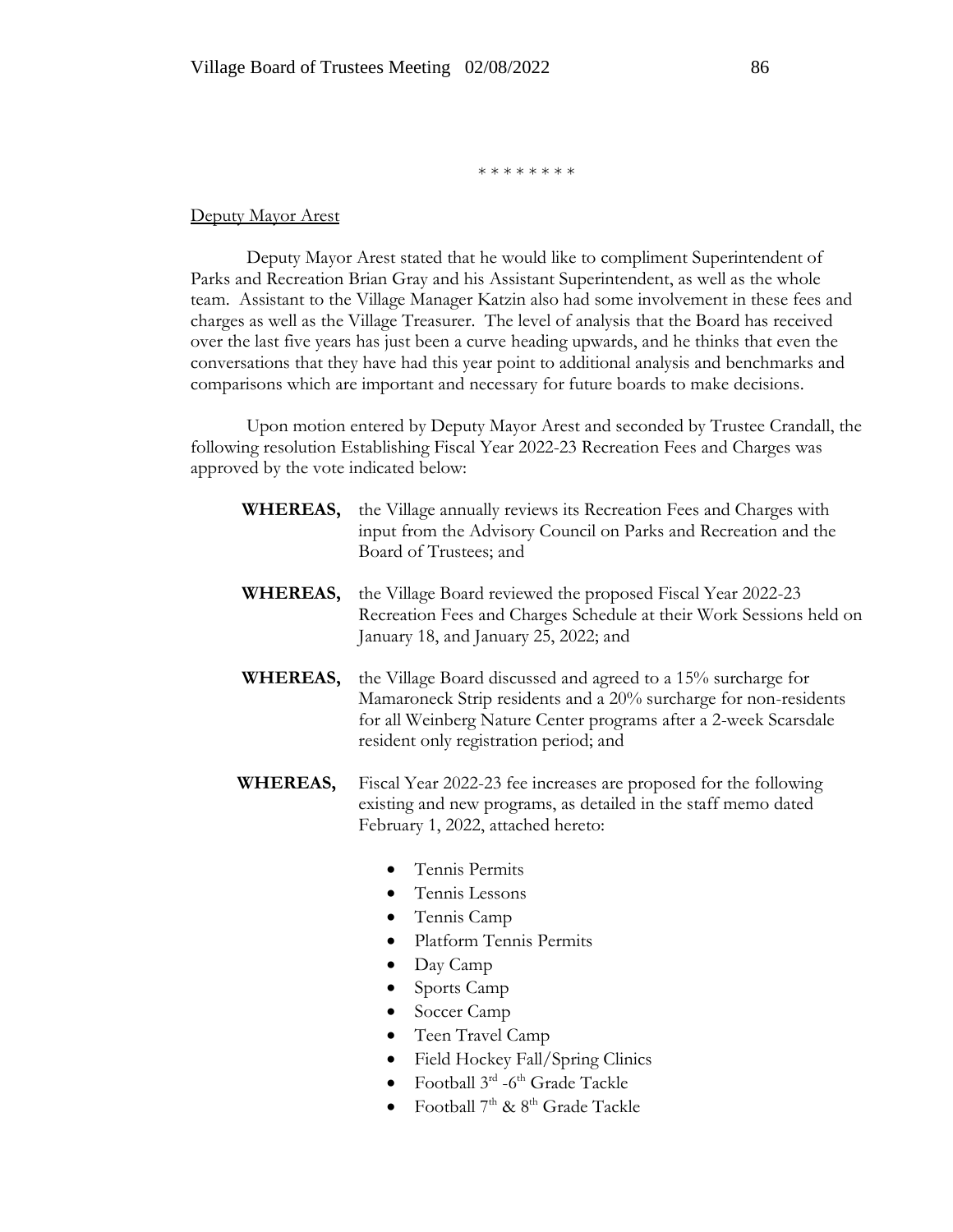- Grit Ninja
- Softball League
- WNC Non-Resident Surcharge
- WNC August Nature Camp
- WNC Scarsdale and Non-Scarsdale Groups
- WNC Birthday Parties
- WNC August Nater Camp 1wk/2wk
- WNC Forest Pre School (Fall, Winter, Spring)
- WNC Late Registration
- 5<sup>th</sup> Grade Pool Party
- Pool Permits
- Pool Aqua Tots/Tiny Bobbers
- Pool Diving Clinic
- Pool Early Morning Swim
- Pool Learn to Swim Group Lessons
- Pool Private Lessons
- Pool Splash and Play Camp
- Pool Swim/Dive Team; and; now, therefore, be it

 **RESOLVED,** that the fees and charges for recreation programs identified in the Recreation Fees and Charges Schedule, dated January 27, 2022, attached hereto and made a part hereof, are herein adopted and shall remain in effect unless amended by Resolution of the Village Board of Trustees.

> AYES NAYS ABSENT Trustee Ahuja None None Deputy Mayor Arest Trustee Brew Trustee Crandall Trustee Lewis Trustee Whitestone Mayor Veron

> > \* \* \* \* \* \* \* \*

In regard to the next resolution concerning the retention of a multidisciplinary transportation firm to complete a strategic mobility and placemaking plan, there is a very informative memorandum from Village Planner Cutler to the Village Manager. He read from parts of the back up documents accompanying the resolution.

Deputy Mayor Arest noted that this item was discussed, and an update was given from both the Village Planner and the Village Manager at their last work session. He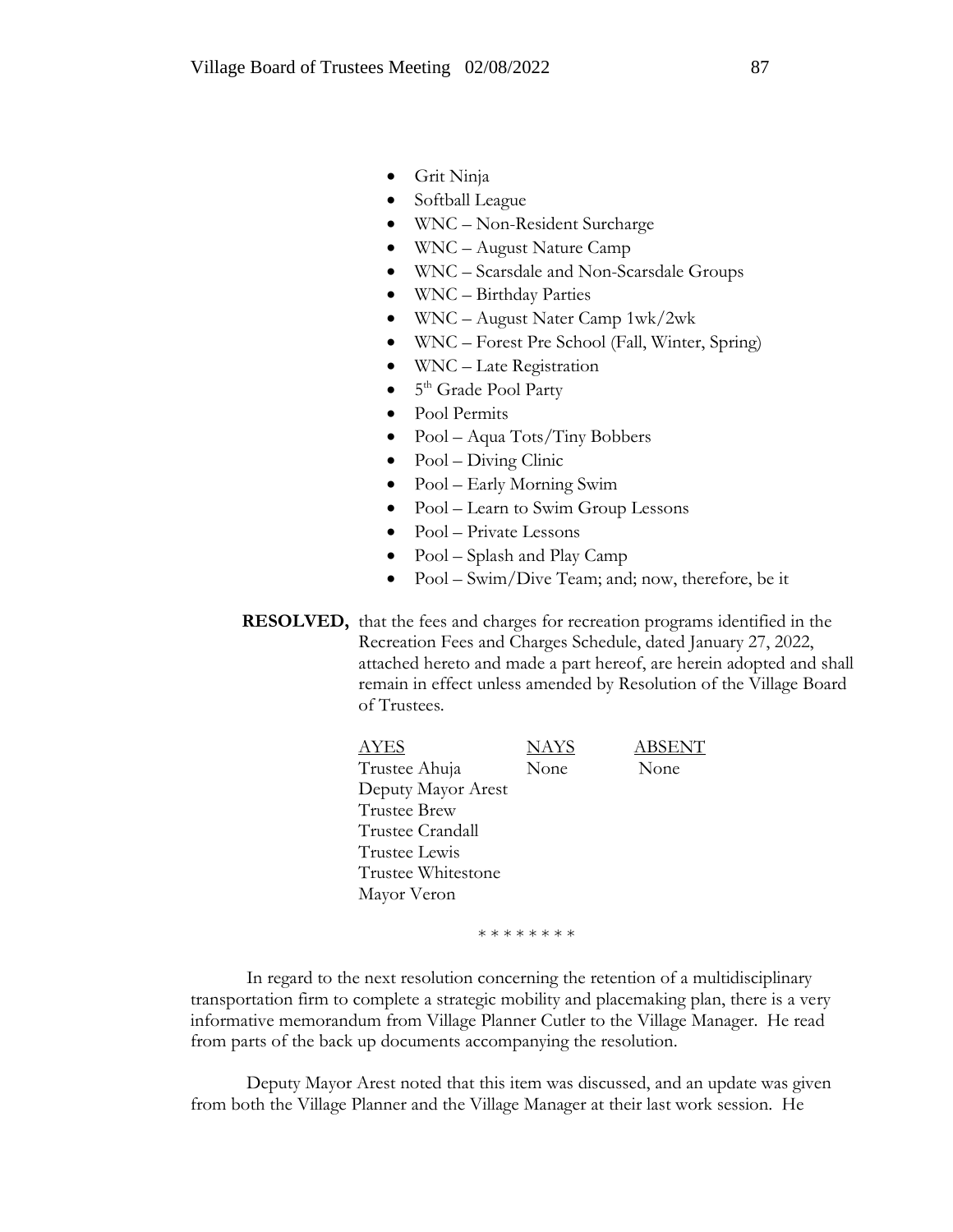thanked the staff involved and the representation of the Board for this special project. In addition, there was a staff review team that included the Village Planner and the Assistant Village Manager, the DPW Superintendent and the Assistant Superintendent, as well as Assistant to the Village Manager. He stated that everyone was very helpful and went above and beyond on this; it is not as simple as receiving six proposals and then deciding on one. There were multiple interviews to ensure that the money was being proposed for a scope of work that would satisfy the community that would be put to use to make a difference. He stated that this is a great opportunity for the Village Center and for whatever pilots and/or ideas that come out of this.

Trustee Whitestone stated that he was in support of the rationale and thoughtful approach concerning this study.

Upon motion entered by Trustee Arest and seconded by Trustee Crandall, the following resolution regarding Authorization to Retain a Multidisciplinary Transportation Firm to Complete a Strategic Mobility and Placemaking Plan was approved by the vote indicated below:

- **WHEREAS,** in April 2021, the Village Board prioritized a complete streets and strategic mobility and placemaking initiative for the Village Center as one of its priority Special Assignments, citing the desire to: enhance pedestrian and cyclist safety; explore complete streets strategies to improve traffic flow; increase accessibility for all users; activate public spaces and implement sustainable design practices; and
- **WHEREAS,** the Village of Scarsdale issued a Request for Proposals (RFP) to identify and engage a professional multidisciplinary transportation firm to complete a Strategic Mobility and Placemaking Plan to 1) improve mobility and sense of place in the Village Center and its primary arterials including Crane Road, Popham Road, and Fox Meadow Road, and 2) study and recommend traffic calming strategies to reduce the speed of vehicles, decrease traffic conflict and increase pedestrian safety on Sprague Road, these strategies will be applicable to similar roadways; and
- **WHEREAS,** the Village received six proposals on the due date, November 3, 2021; and
- **WHEREAS,** a review team consisting of the Village Planning Department, Department of Public Works, and the Village Manager's Office, independently reviewed and evaluated each submittal based on the selection criteria outlined in the RFP, attached herein; and
- **WHEREAS,** the staff review team selected three finalist submissions, discussed their relative strengths with the Village Board's Village Center Special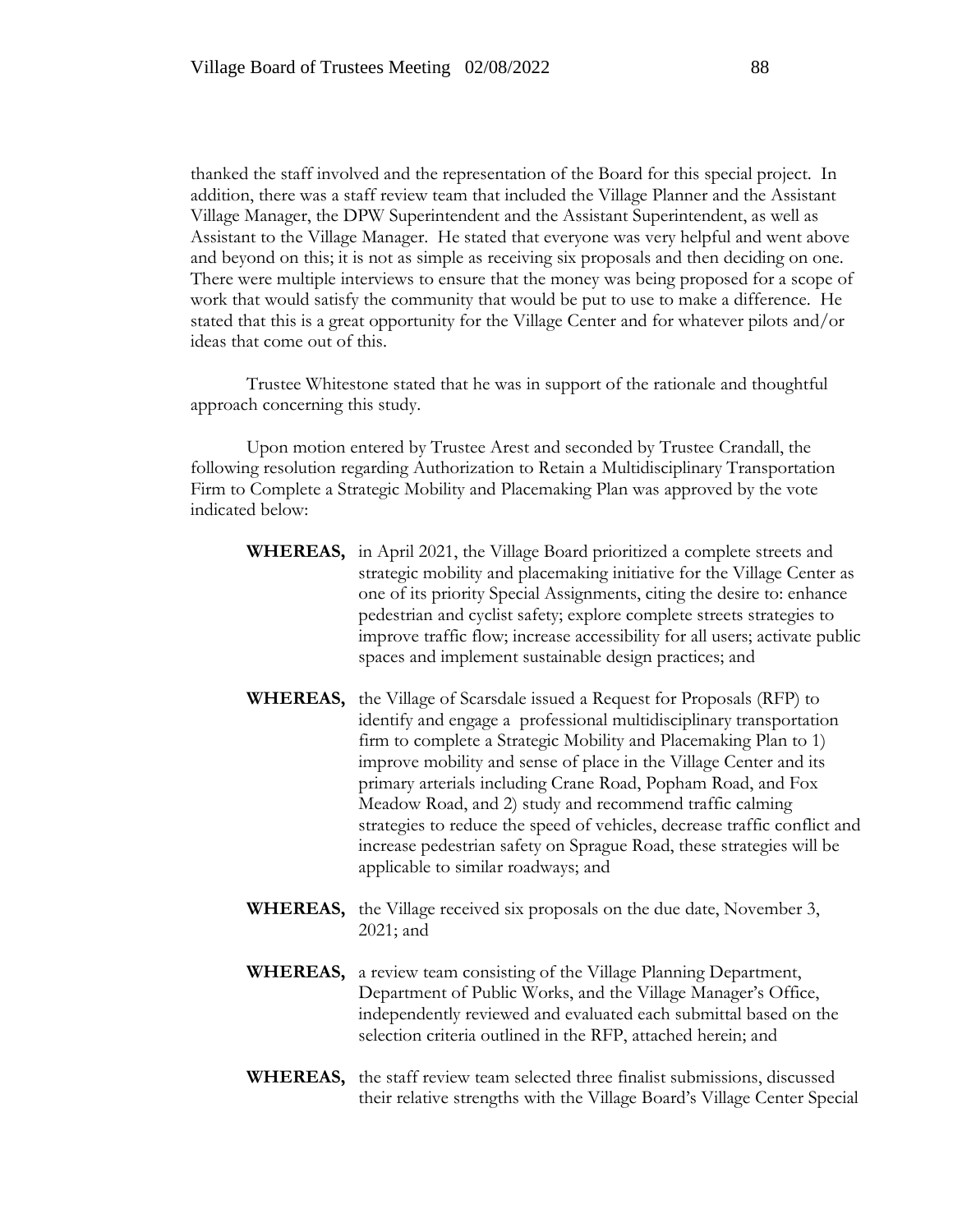Assignment Working Group, and together held interviews with each candidate consultant team; and

- **WHEREAS,** following a thorough review process, staff recommends the selection of FHI Studio, 11 Hanover Square, New York, NY 10005, to complete the Village of Scarsdale Strategic Mobility and Placemaking Plan for a total project cost of \$93,933.24; now, therefore, be it
- **RESOLVED,** that the Village Manager is hereby authorized to execute a professional services agreement in substantially the same form as attached hereto, with FHI Studio, 11 Hanover Square, New York, NY 10005, for professional services associated with the Strategic Mobility and Placemaking Plan; and be it further
- **RESOLVED,** that the total sum of \$93,933.24 shall be funded through Capital Budget Account Traffic Safety Initiative: Village Center Transportation & Mobility (Study) H-3397-962-2022-123 in the amount of \$89,008 and A-8020-ADMIN-ADMIN-400 499 in the amount of \$4,925.24; and be it further
- **RESOLVED,** that the Village Treasurer is hereby authorized to make the following budget transfers to provide for sufficient funding of the project:

| From                                  | <b>Amount</b>   | T <sub>0</sub>   | <b>Amount</b>   |
|---------------------------------------|-----------------|------------------|-----------------|
| H-3397-962 2018-062 -                 |                 | Capital Account  |                 |
| <b>Trff/Prkg Downtown Streetscape</b> |                 | H-3397-962-2022- |                 |
| Materials                             | \$<br>18,661.00 | 123              | \$<br>18,661.00 |
| H-3397-962 2019-064 -                 |                 | Capital Account  |                 |
| Trff/Prkg Traffic Safety              |                 | H-3397-962-2022- |                 |
| Investments                           | \$<br>1,232.00  | 123              | \$<br>1,232.00  |
| H-3397-962 2020-061 -                 |                 | Capital Account  |                 |
| Trff/Prkg Traffic Safety              |                 | H-3397-962-2022- |                 |
| Enhancements                          | \$<br>9,115.00  | 123              | \$<br>9,115.00  |

**RESOLVED,** that the Village Manager is hereby authorized to take all necessary administrative acts associated with this Agreement.

| AYES               | <b>NAYS</b> | <b>ABSENT</b> |
|--------------------|-------------|---------------|
| Trustee Ahuja      | None        | None          |
| Deputy Mayor Arest |             |               |
| Trustee Brew       |             |               |
| Trustee Crandall   |             |               |
| Trustee Lewis      |             |               |
|                    |             |               |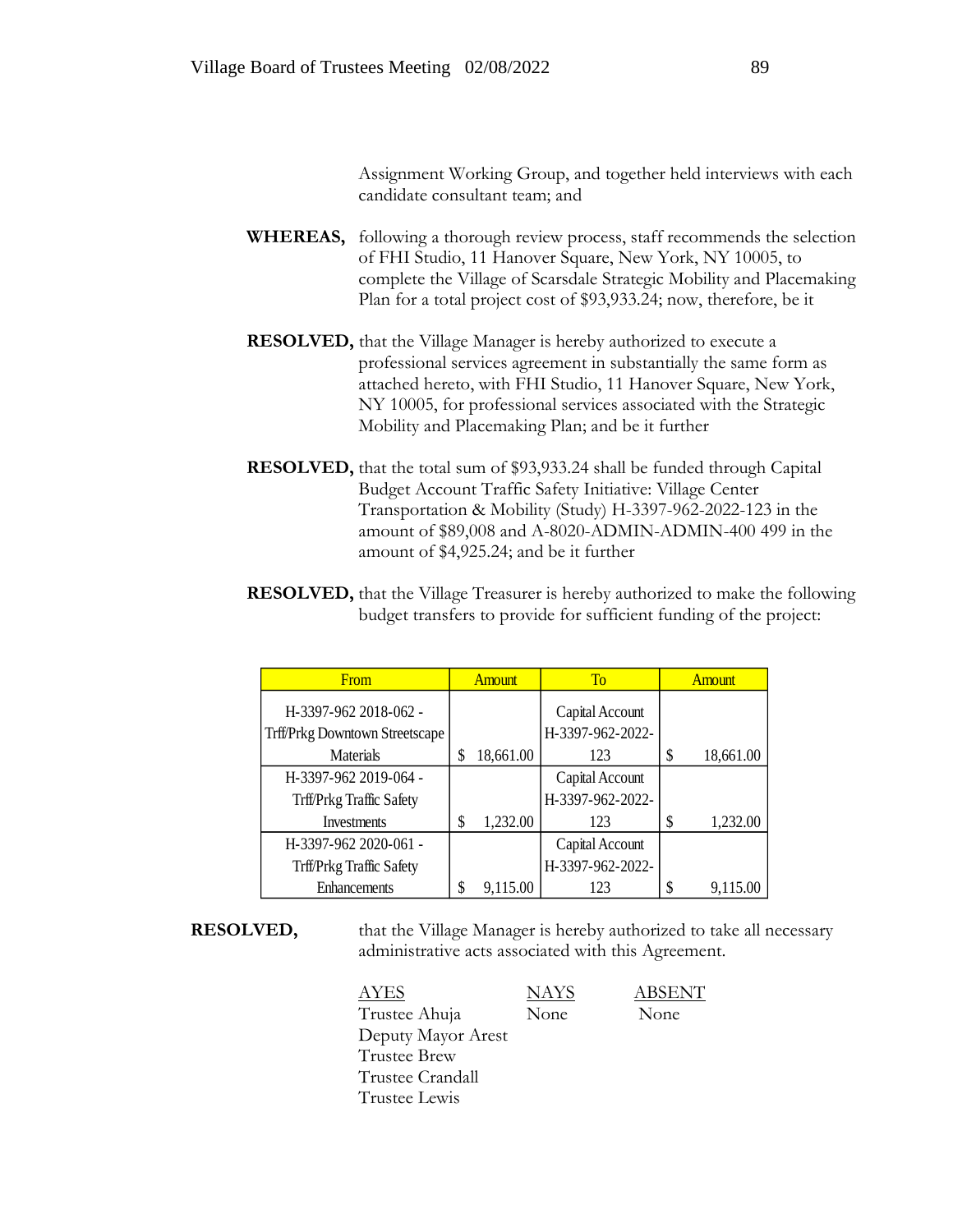Trustee Whitestone Mayor Veron

\* \* \* \* \* \* \* \*

#### Trustee Whitestone

Upon motion entered by Trustee Whitestone and seconded by Trustee Crandall, the following resolution regarding Authorization to Conduct the Annual 15K/4M Road Races was approved by a unanimous vote:

- **WHEREAS,** for the past 52 years, the Village of Scarsdale Parks, Recreation, and Conservation Department has conducted the Annual 15K, 4-mile, and Kids Fun Run Road races on the same day in the Fox Meadow and Greenacres neighborhoods; and
- **WHEREAS,** this year's race is proposed for Sunday, April 3, 2022, from approximately 9:00 AM to 12:30 PM, as per the attached road race application and accompanying course map; and
- **WHEREAS,** the Scarsdale Police Department and Village Manager recommend Village Board approval of the application, inclusive of COVID-19 mitigation measures and necessary staff support activities, such as implementing traffic control activities and measures, event management, and public notification of race day detours; now, therefore, be it
- **RESOLVED,** that the Scarsdale Village Board herein approves the Parks, Recreation, and Conservation Department application to conduct the 52nd Annual 15K and 4-mile road races on Sunday, April 3, 2022, in the Fox Meadow and Greenacres neighborhoods as described in the attached road race application and accompanying course map.

\* \* \* \* \* \* \*

Upon motion entered by Trustee Whitestone and seconded by Trustee Crandall, the following resolution Calling for a Public Hearing to Amend Chapter 141 of the Scarsdale Village Code Entitled "Dogs and Other Animals" was approved by a unanimous vote:

**RESOLVED,** that a Public Hearing is hereby scheduled by the Board of Trustees of the Village of Scarsdale at 8:00 PM on Tuesday, March 8, 2022, to be held at Rutherford Hall in Village Hall, 1001 Post Road, Scarsdale, New York, and via Zoom video conferencing service to consider a proposed local law to amend Chapter 141 of the Scarsdale Village Code entitled "Dogs and Other Animals" relative to prohibiting roosters and peafowl in the Village of Scarsdale; and be it further